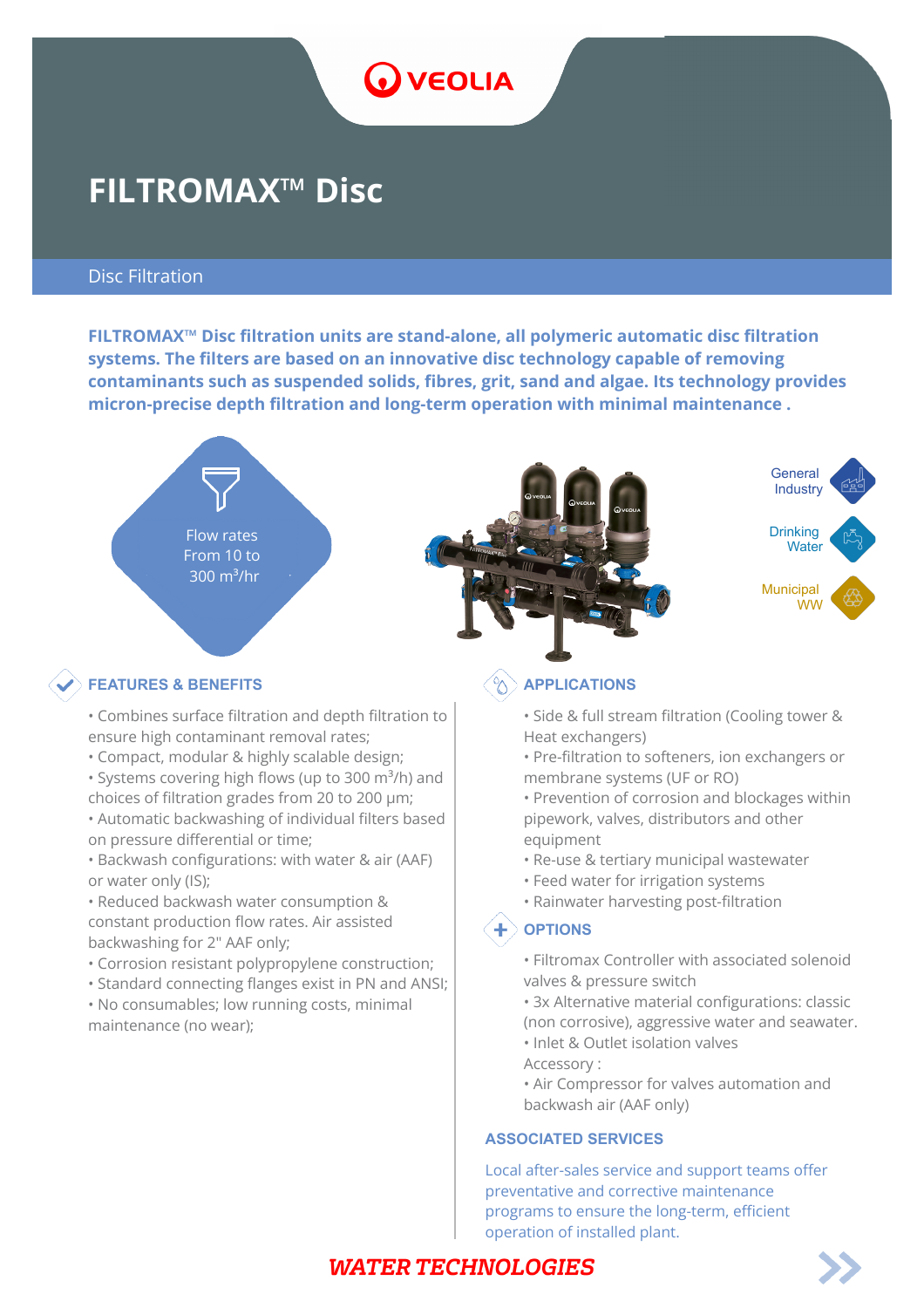

#### **System Operating Parameters**

| <b>Model</b>                                 |             | <b>Unit</b> | 3x2"        | 5x2"  | 8x2"  | 5x3"  | 8x3"  | 4x4"  | 7x4"  |  |  |
|----------------------------------------------|-------------|-------------|-------------|-------|-------|-------|-------|-------|-------|--|--|
|                                              | $20 \mu m$  | $m^3/h$     | N/A         | 20    | 40    | 50    | 80    | 80    | 150   |  |  |
|                                              | 40 µm       |             | N/A         | 20    | 50    | 50    | 90    | 90    | 180   |  |  |
| Max Feed Flowrate (1)                        | 55 µm       |             | 20          | 40    | 70    | 70    | 150   | 120   | 260   |  |  |
|                                              | 100 µm      |             | 20          | 40    | 70    | 90    | 180   | 180   | 300   |  |  |
|                                              | $200 \mu m$ |             | 20          | 50    | 90    | 120   | 180   | 220   | >300  |  |  |
| <b>Backwash Flowrate</b>                     |             | $m^3/h$     | 11.00       | 11.00 | 11.00 | 22.00 | 22.00 | 55.00 | 55.00 |  |  |
| Maximum Operating Pressure <sup>(2)</sup>    | bar         |             |             | 8     |       |       |       |       |       |  |  |
| Maximum Operating Temperature <sup>(2)</sup> |             | °C          | 40          |       |       |       |       |       |       |  |  |
| Backwash Air                                 |             | L/min       | $270 - 311$ |       |       |       |       |       |       |  |  |

<sup>(1)</sup> Maximum recommended flow rate are worked out for a good quality water. Please ask SOLYS for more information.

<sup>(2)</sup> These values can be increased to either 10 bars or 60° C. Please ask SOLYS for more information.

#### **System Dimensions**

| Model - $2^{n(3)}$            | <b>Unit</b> | 2x2"   3x2"   4x2"   5x2"   6x2"   7x2"   8x2" <sup> </sup> |  |  |                                                                                                                                                                         |
|-------------------------------|-------------|-------------------------------------------------------------|--|--|-------------------------------------------------------------------------------------------------------------------------------------------------------------------------|
| <b>Total Installed Length</b> | m           |                                                             |  |  | $1.0$   0.8   1.3   1.0   1.5   1.3   1.8   1.6   2.2   1.8   2.3   2.1   2.7   2.3                                                                                     |
| <b>Total Installed Width</b>  | m           |                                                             |  |  | $\vert 0.9 \vert 0.7 \vert 0.9 \vert 0.7 \vert 0.9 \vert 0.7 \vert 0.9 \vert 0.7 \vert 0.9 \vert 0.7 \vert 0.9 \vert 0.7 \vert 0.9 \vert 0.7 \vert 0.9 \vert 0.7 \vert$ |
| <b>Total Installed Height</b> | m           |                                                             |  |  | $1.2$   0.8   1.2   0.8   1.2   0.8   1.2   0.8   1.2   0.8   1.2   0.8   1.2   0.8                                                                                     |
| <b>Empty Weight</b>           | kg          |                                                             |  |  | 70   75   75   110   110   175   135   195   195   250   250   285   285   310                                                                                          |

*⁽³⁾ AAF | IS*

 $\mathbb{R}^3$ 

| Model - 3"                    | <b>Unit</b> | 5x3" | 6x3" | 7x3" | 8x3" |      |       |       |
|-------------------------------|-------------|------|------|------|------|------|-------|-------|
| <b>Total Installed Length</b> | m           | 1.50 | 1.80 | 2.10 | 2.80 |      |       |       |
| <b>Total Installed Width</b>  | m           | 0.90 | 0.90 | 0.90 | 0.90 |      |       |       |
| <b>Total Installed Height</b> | m           | 1.30 | 1.30 | 1.30 | 1.40 |      |       |       |
| <b>Empty Weight</b>           | kg          | 205  | 235  | 260  | 290  |      |       |       |
| Model - 4"                    | <b>Unit</b> | 4x4" | 5x4" | 6x4" | 7x4" | 8x4" | 10x4" | 12x4" |

| Model - 4"                    | <b>Unit</b> | <b>4X4</b> | - 5X4 I | . 6X4¨ I | $\overline{1}$ $\overline{1}$ $\overline{1}$ $\overline{1}$ $\overline{1}$ $\overline{1}$ $\overline{1}$ $\overline{1}$ $\overline{1}$ $\overline{1}$ $\overline{1}$ $\overline{1}$ $\overline{1}$ $\overline{1}$ $\overline{1}$ $\overline{1}$ $\overline{1}$ $\overline{1}$ $\overline{1}$ $\overline{1}$ $\overline{1}$ $\overline{1}$ $\overline{1}$ $\overline{1}$ $\overline{$ | 8X4 - | ⊟UX4 E | - 12X4 <sup>-</sup> |
|-------------------------------|-------------|------------|---------|----------|--------------------------------------------------------------------------------------------------------------------------------------------------------------------------------------------------------------------------------------------------------------------------------------------------------------------------------------------------------------------------------------|-------|--------|---------------------|
| <b>Total Installed Length</b> | m           | 2.20       | 2.70    | 3.30     | 3.70                                                                                                                                                                                                                                                                                                                                                                                 | 2.30  | 2.80   | 3.10                |
| <b>Total Installed Width</b>  | m           | 1.00       | 1.00    | 1.00     | 1.00                                                                                                                                                                                                                                                                                                                                                                                 | 1.60  | 1.70   | 1.70                |
| Total Installed Height        | m           | 1.50       | 1.50    | 1.50     | 1.50                                                                                                                                                                                                                                                                                                                                                                                 | 1.60  | 1.70   | 1.70                |
| <b>Empty Weight</b>           | kg          | 350        | 525     | 600      | 797                                                                                                                                                                                                                                                                                                                                                                                  | 850   | 950    | 1052                |